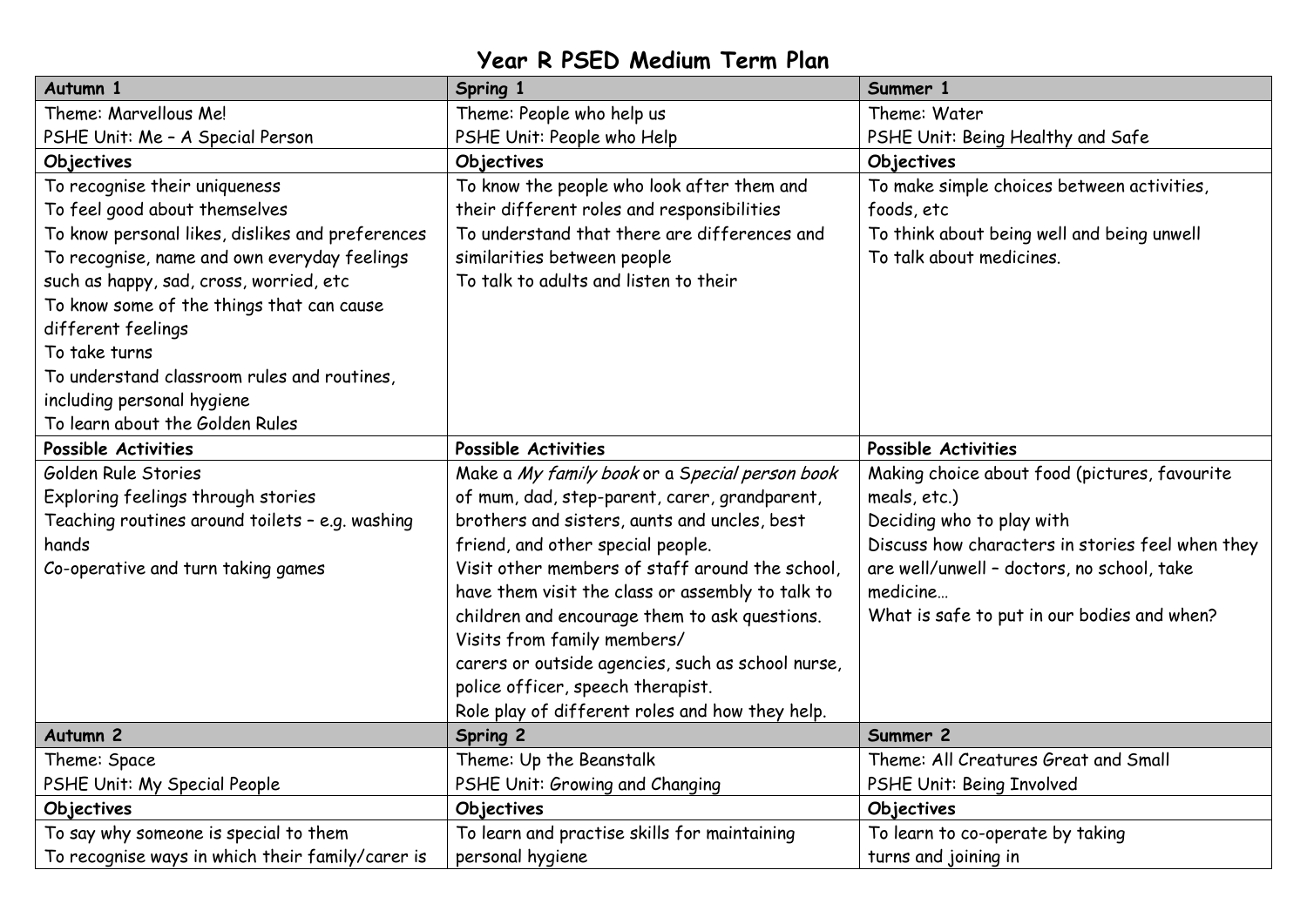| special                                             | To be proud of their body and enjoy what it can   | To join in and enjoy a range of                     |
|-----------------------------------------------------|---------------------------------------------------|-----------------------------------------------------|
| To recognise what they are good at from what        | do                                                | activities                                          |
| others tell them                                    | To learn the names of the main parts of the body  | To make simple choices between                      |
| To show a willingness to care about others          | To understand the idea of growing from young to   | activities                                          |
| To learn when to say " Thank you" and "Sorry".      | old.                                              | To know what they enjoy and                         |
|                                                     |                                                   | what they are good at                               |
|                                                     |                                                   | To care for plants or pets.                         |
|                                                     |                                                   | To learn that bullying is not acceptable            |
| Possible Activities                                 | Possible Activities                               | Possible Activities                                 |
| Display of 'special' toys, books and objects        | Make pictorial reminders for other children of    | Circle time and turn taking games - e.g.            |
| Talking about people who are special to them and    | hygiene routines, such as flushing toilet and     | parachute                                           |
| why.                                                | washing hands.                                    | Caring for pets                                     |
| Who do you care about? Explore the ideas of         | Action rhymes and songs, such as I've got a body; | Growing and caring for plants                       |
| love and like. Story - Can't you sleep little bear? | and touch head, shoulders, fingers, toes rhymes.  | Stories - e.g. Farmer Duck to explain bullying and  |
| Role play, drama and games involving saying         | Children bring in photos to make a personal       | link to feelings; teach strategies for dealing with |
| "Thank you" and "Sorry" in a range of situations.   | timeline.                                         | the situation, e.g.: tell an adult.                 |
|                                                     | Visitors - grandparent, mother and baby/toddler,  |                                                     |
|                                                     | older child.                                      |                                                     |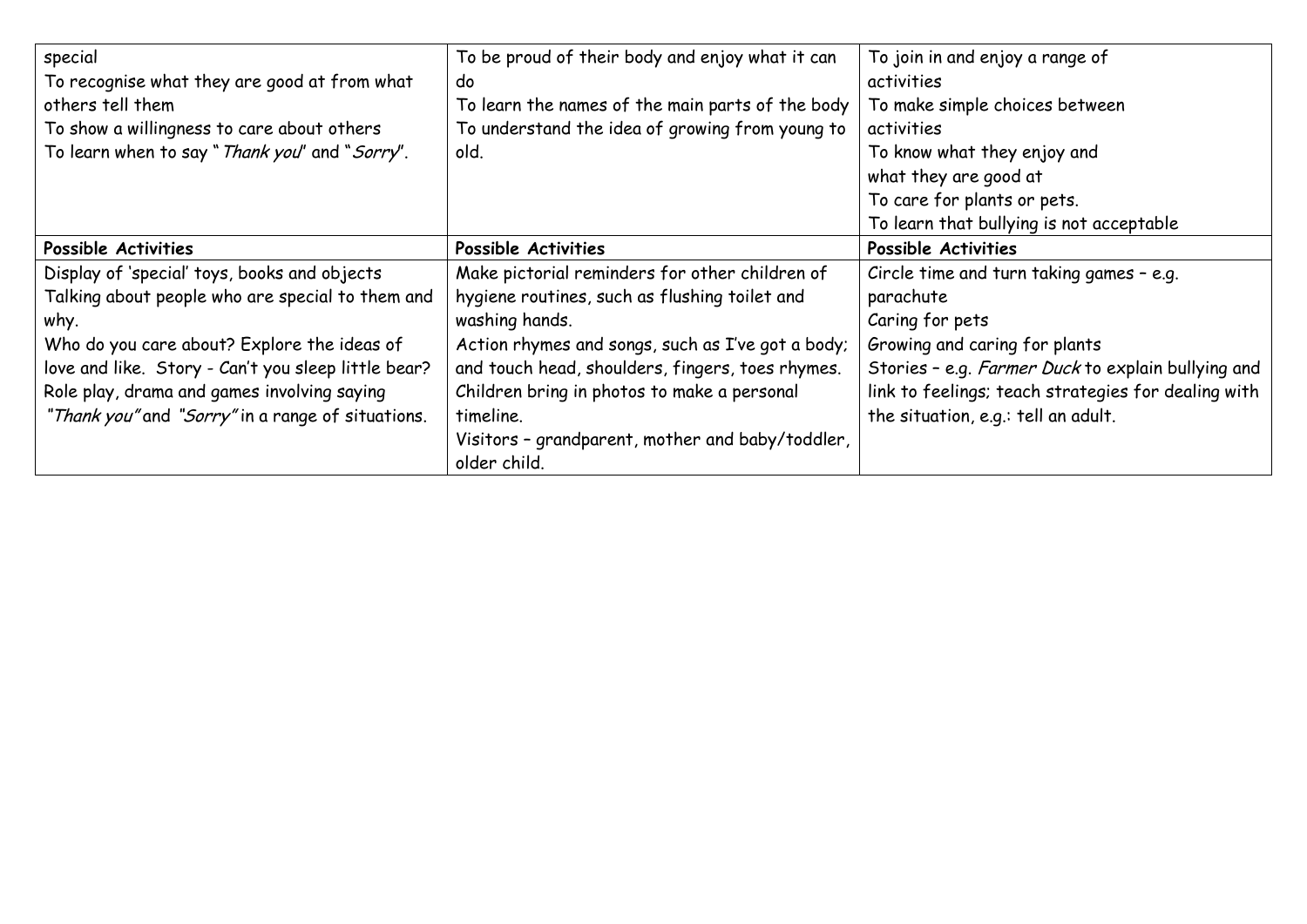## **Year 1 PSHE Medium Term Plan**

| Autumn 1                                                       | Spring 1                                                  | Summer 1                                                         |
|----------------------------------------------------------------|-----------------------------------------------------------|------------------------------------------------------------------|
| PSHE Unit: Working Well Together                               | PSHE Unit: Caring for Myself                              | PSHE Unit: Keeping Safe                                          |
| Objectives                                                     | Objectives                                                | Objectives                                                       |
| To know the school and classroom rules and how they help       | To own their own feelings, making "I" statements          | To think about what they are keeping safe from indoors and       |
| them                                                           | To carry out personal routines                            | outdoors, and whose job it is to keep them safe                  |
| To agree rules for their class or group                        | To develop skills for maintaining personal hygiene,       | To know places that are safe                                     |
| To co-operate with others in work and play, sharing and taking | cleaning teeth, washing hands                             | To follow simple safety rules and instructions                   |
| turns                                                          | To be motivated to be clean and healthy                   | To appreciate the need to take care and the need for safe        |
| To contribute to a discussion or conversation                  | To think about what can go on their body and in their     | actions                                                          |
| To put their views forward clearly and appropriately           | body and that some substances can be harmful              | To know some of the rules for keeping safe, e.g.: medicines,     |
| To identify ways of helping in class and improving the         | To begin to understand how infections are passed          | tablets, household substances, fire, water                       |
| environment by their own actions. Make simple choices          | between people                                            | To care about keeping themselves and others safe.                |
| between activities.                                            | To know about medicines and begin to understand that      |                                                                  |
|                                                                | all medicines are drugs, but not all drugs are medicines. |                                                                  |
| <b>Activities</b>                                              | <b>Activities</b>                                         | <b>Activities</b>                                                |
| Brainstorm and agree class rules.                              | Circle time, silent statements, personal likes and        | Draw and write about what they are keeping safe from indoors     |
| Illustrate rules and show ownership by signing or self-        | preferences.                                              | and outdoors, and whose job it is to keep them safe - visit      |
| portrait.                                                      | Role play linked to doctors, dentists, etc.               | from police officer, fire officer, crossing patrol.              |
| Circle time activities to promote trust and enjoyment, and to  | Visitors such as dental hygienist                         | Using pictures to discuss potential risks in different settings. |
| encourage                                                      | Draw and write about what goes into/onto my body?         | Develop safety rules for physical education, playground, road    |
| co-operation, taking turns.                                    | Create a medicine chest of substances which could be      | safety; make a safe places map showing safe places to play.      |
| Forum topics in circle time.                                   | medicines.                                                | Bandaged teddy as starting point to talk about how teddy could   |
| Stories with strong storyline - debate what should he/she      |                                                           | have kept safe.                                                  |
| do?                                                            |                                                           | Looking at containers to find safety instructions and symbols.   |
| Show and tell-listening, looking and questioning each other.   |                                                           | Making posters to help others keep safe.                         |
| Class task and jobs board.                                     |                                                           |                                                                  |
| Elect a school council - voting - is it fair/unfair?           |                                                           |                                                                  |
| Autumn 2                                                       | Spring 2                                                  | Summer 2                                                         |
| PSHE Unit: Other people are special too                        | PSHE Unit: Caring for Others                              | PSHE Unit: Looking Forward                                       |
| Objectives                                                     | Objectives                                                | Objectives                                                       |
| To know the different groups to which they belong: families,   | To begin to accept everyone as an individual              | To perform tasks independently                                   |
| friends, school, etc                                           | To appreciate the difference between needs and wants      | To value their achievements and talents, want to do well, and    |
| To recognise worth in others                                   | To respect others' needs, feelings and opinions           | make the most of opportunities                                   |
| To make positive statements about other people                 | To value other people's achievements                      | To review their progress and recognise personal achievement,     |
| To understand the effect bullying can have on others and       | To understand the needs of plants and animals             | strengths and weaknesses                                         |
| know who to tell in the event of experiencing or observing     | To begin to take some responsibility for self and         | To identify personal goals for improvement                       |
| bullying                                                       | others, eq: in the classroom, playground, school visits   | To know some of the things that can cause different emotions     |
| To show respect by listening to what other people say          | To identify jobs in the classroom and school and know     | To be able to talk about a range of emotions and feelings.       |
| To understand that other people have needs                     | what contribution they make to the life of the class      |                                                                  |
| To consider the value of being a friend and having friends     | and school                                                |                                                                  |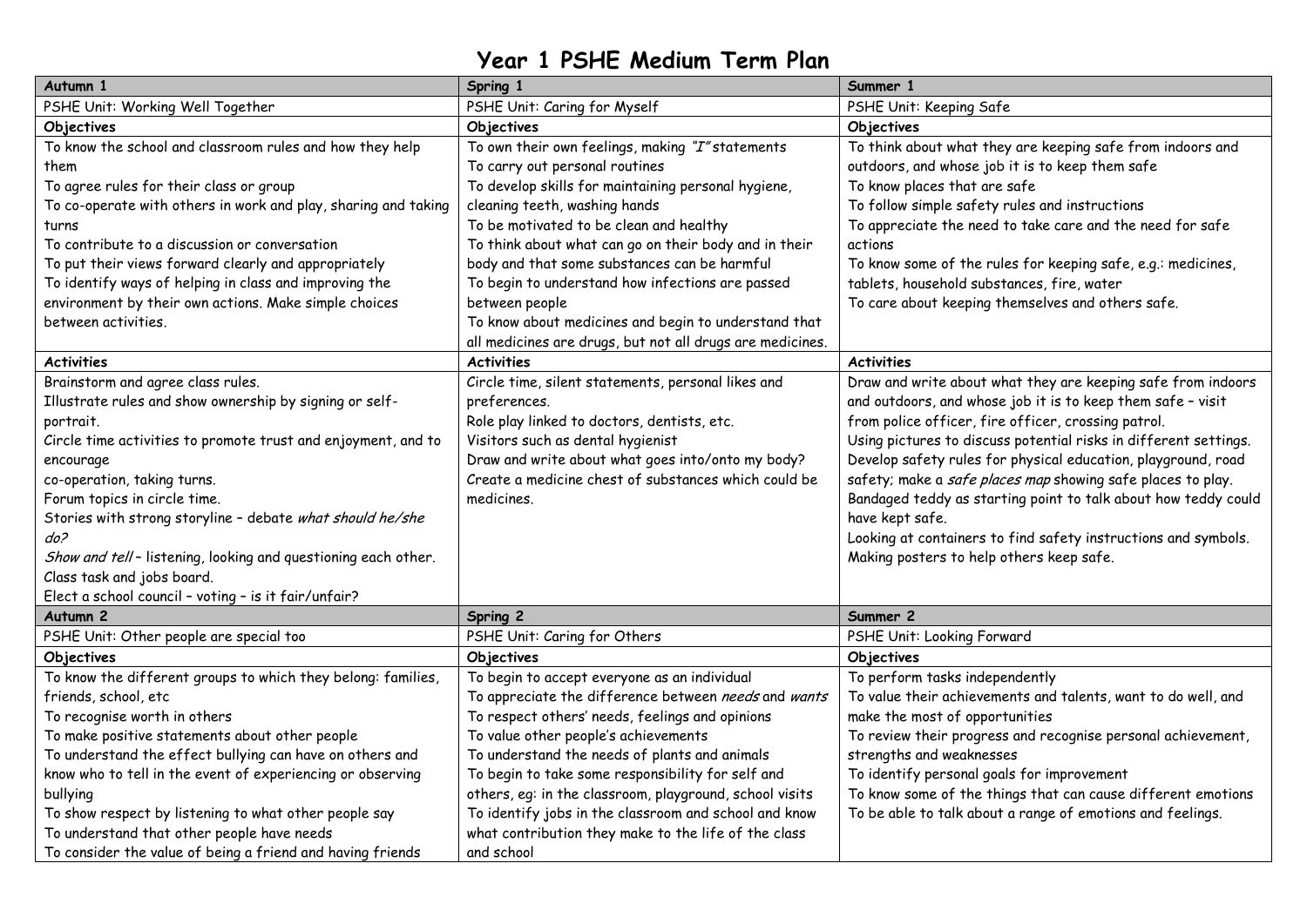| To show a willingness to care for others                         | To consider the value of being part of different groups    |                                                                |
|------------------------------------------------------------------|------------------------------------------------------------|----------------------------------------------------------------|
| To recognise the ways their own behaviour affects others         | and communities                                            |                                                                |
| To ask for and give permission.                                  | To begin to recognise the way their choices can affect     |                                                                |
|                                                                  | others.                                                    |                                                                |
| <b>Activities</b>                                                | <b>Activities</b>                                          | <b>Activities</b>                                              |
| Group work on belonging to a group, making a class record of     | Observational drawings of each other, discuss, compare     | Develop classroom routines which encourage and reward          |
| all their groups - clubs, friends, etc. Circle time.             | and display individuality; changing places games in circle | independence.                                                  |
| Finding out what others are good at, making positive             | time to highlight individuality.                           | Circle time to make "I" statements about interests.            |
| statements in circle time.                                       | Story - I want my potty, list needs and wants as a class   | achievements and progress during Year 1.                       |
| Stories about feelings; words to describe feelings; sharing      | or group to help define meanings.                          | Structured interviews in pairs - interview each other to help  |
| feelings in circle time; use of pictures of different situations | Practise listening and affirming through circle time.      | clarify strengths and personal, social and academic targets.   |
| - what are the children in the pictures feeling?                 | Class celebration time for in and out-of-school            | Invite one or more visitors to be asked about their            |
| Listening activities in circle time                              | achievements.                                              | achievements and experiences, individually or on a panel.      |
| Stories about others' needs - babies, elderly, disabled people,  | Design a test to establish what conditions plants need.    | Create a personal profile - a fact file on myself - to include |
| visitors - with the focus on emotional as well as physical       | Use of a class responsibility chart, class rules and       | targets.                                                       |
| needs.                                                           | expectations.                                              | Stories - Dogger, Pumpkin soup.                                |
|                                                                  | Work together to plan a class/school assembly with         | Painting, poetry and mime to express ideas and feelings.       |
|                                                                  | each child contributing to the final outcome.              |                                                                |
|                                                                  | Carry out an audit of the school grounds.                  |                                                                |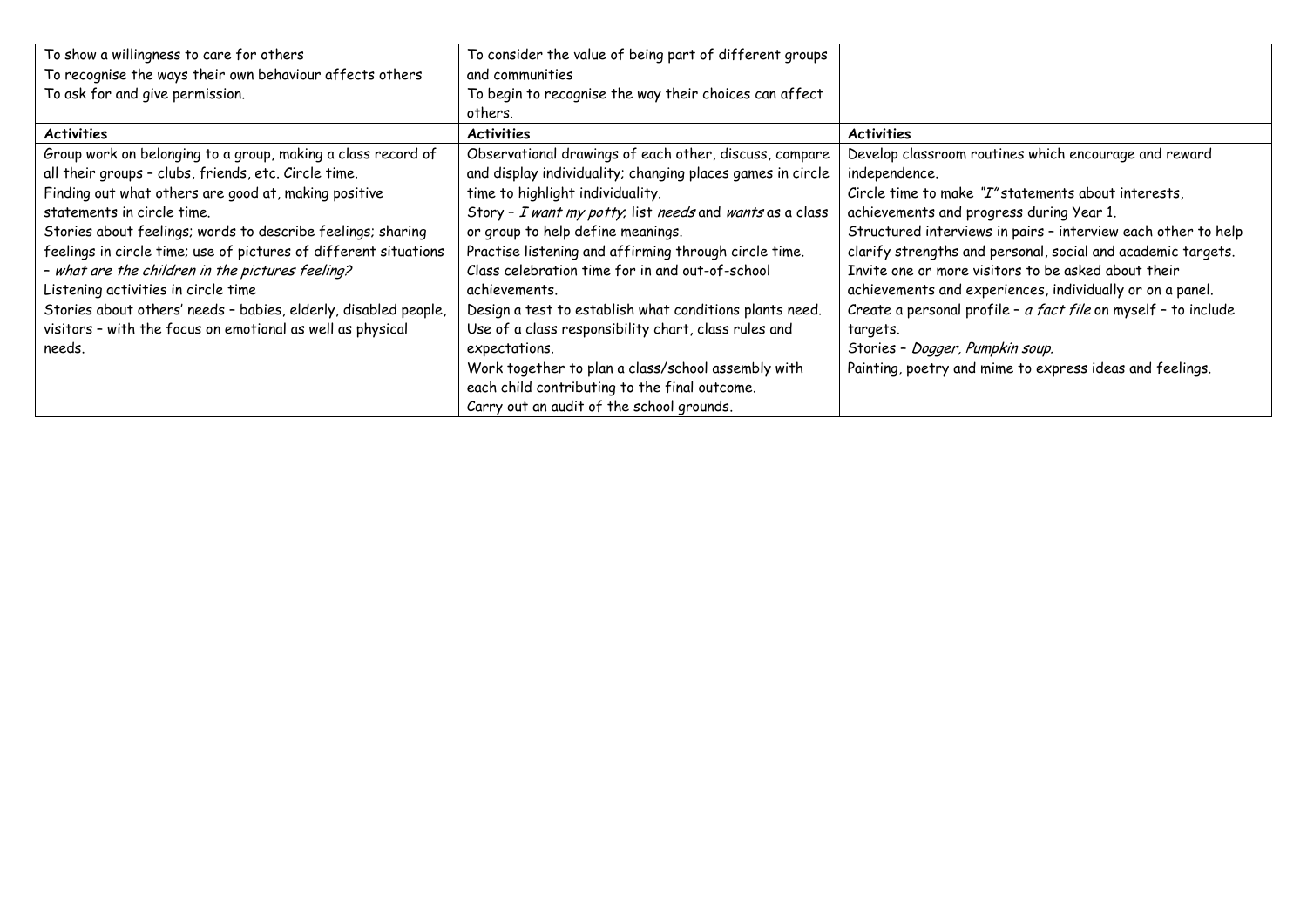## **Year 2 PSHE Medium Term Plan**

| Autumn 1                                                                                                                                                                                                                                                                                                                                                                                                                                                                                                                                                                                                                                               | Spring 1                                                                                                                                                                                                                                                                                                                                                                                                                                                                                                                                                                                                                                                                                                                                                                                                                                                                                                                                                                                    | Summer 1                                                                                                                                                                                                                                                                                                                                                                                                                                                                                                                                                                                                                                                                                                                                                                                |
|--------------------------------------------------------------------------------------------------------------------------------------------------------------------------------------------------------------------------------------------------------------------------------------------------------------------------------------------------------------------------------------------------------------------------------------------------------------------------------------------------------------------------------------------------------------------------------------------------------------------------------------------------------|---------------------------------------------------------------------------------------------------------------------------------------------------------------------------------------------------------------------------------------------------------------------------------------------------------------------------------------------------------------------------------------------------------------------------------------------------------------------------------------------------------------------------------------------------------------------------------------------------------------------------------------------------------------------------------------------------------------------------------------------------------------------------------------------------------------------------------------------------------------------------------------------------------------------------------------------------------------------------------------------|-----------------------------------------------------------------------------------------------------------------------------------------------------------------------------------------------------------------------------------------------------------------------------------------------------------------------------------------------------------------------------------------------------------------------------------------------------------------------------------------------------------------------------------------------------------------------------------------------------------------------------------------------------------------------------------------------------------------------------------------------------------------------------------------|
| PSHE Unit: Who is in charge?                                                                                                                                                                                                                                                                                                                                                                                                                                                                                                                                                                                                                           | PSHE Unit: My Body is Important                                                                                                                                                                                                                                                                                                                                                                                                                                                                                                                                                                                                                                                                                                                                                                                                                                                                                                                                                             | PSHE Unit: Taking Charge                                                                                                                                                                                                                                                                                                                                                                                                                                                                                                                                                                                                                                                                                                                                                                |
| Objectives                                                                                                                                                                                                                                                                                                                                                                                                                                                                                                                                                                                                                                             | Objectives                                                                                                                                                                                                                                                                                                                                                                                                                                                                                                                                                                                                                                                                                                                                                                                                                                                                                                                                                                                  | Objectives                                                                                                                                                                                                                                                                                                                                                                                                                                                                                                                                                                                                                                                                                                                                                                              |
| To communicate and co-operate with others to contribute<br>to the life of the class and school<br>To know about shops, services and advertising<br>To know that we have to pay for what we buy<br>To know about the world immediately around them, including<br>community services, libraries, leisure centres, museums, etc<br>To know what improves and harms their local environment<br>and know some of the different ways people look after it<br>To observe surroundings and be able to make some<br>judgements<br>To know people in their community who can help them<br>To respond with increasing confidence to new people and<br>situations. | To feel good about themselves<br>To value their bodies and monitor what they put into it, as<br>all substances can be harmful if not used properly<br>To understand the need for exercise and rest to keep<br>healthy<br>To know the range of options open to them, eg: food, games<br>and activities<br>To know that some people need drugs to lead a normal life<br>and that some drugs can prevent the development of<br>diseases, eq: immunisation<br>To know that some diseases are infectious and can be<br>controlled<br>To appreciate the need to take care, to be safe and care<br>about keeping themselves and others' safe<br>To know the names of more parts of their bodies                                                                                                                                                                                                                                                                                                    | To develop personal values by being able to clarify what is<br>important to them<br>To understand that they have choices, exploring ideas of<br>good and bad, right and wrong and uncertain<br>To recognise choices they have made or can make<br>To recognise what is important to them in making choices<br>To learn to consider options and find relevant information<br>To think about how money can be spent other than on<br>themselves<br>To recognise ways in which their own<br>choices and behaviour affects others, including bullying and<br>being bullied<br>To recognise that their actions have consequences for<br>themselves<br>To show awareness of their right to decide.                                                                                            |
|                                                                                                                                                                                                                                                                                                                                                                                                                                                                                                                                                                                                                                                        | To know that they have rights over their own bodies<br>To know when to keep a secret and when to tell.                                                                                                                                                                                                                                                                                                                                                                                                                                                                                                                                                                                                                                                                                                                                                                                                                                                                                      |                                                                                                                                                                                                                                                                                                                                                                                                                                                                                                                                                                                                                                                                                                                                                                                         |
| <b>Activities</b>                                                                                                                                                                                                                                                                                                                                                                                                                                                                                                                                                                                                                                      | <b>Activities</b>                                                                                                                                                                                                                                                                                                                                                                                                                                                                                                                                                                                                                                                                                                                                                                                                                                                                                                                                                                           | <b>Activities</b>                                                                                                                                                                                                                                                                                                                                                                                                                                                                                                                                                                                                                                                                                                                                                                       |
| Class charter of rules developed through circle time.<br>Visits to local shops or services, or visitors from these.<br>Class booklet on local community and services they use,<br>including clubs.<br>Personal report writing.<br>Making a directory of people who help across the<br>community.<br>Debate on a local issue, such as whether a playground should<br>be extended.<br>Write letters of complaint or suggestions for change to the<br>local council.                                                                                                                                                                                      | Brainstorm things that make us feel happy.<br>What goes into our bodies? - discuss in pairs or groups, and<br>bring to class discussion.<br>Planning a healthy day for a holiday play scheme to include<br>all elements.<br>Role play café, make leaflets, and/or posters for other<br>children.<br>Brainstorm on feeling well/ unwell.<br>Looking at different medicines, over the counter and<br>prescribed, and looking at safety information on labels.<br>School nurse or visitor to talk about immunisation.<br>Playtime buddy scheme, looking after playground equipment<br>as lunchtime helpers.<br>Group work to label body parts - using an outline of a child,<br>deciding which are proper names, family names, slang terms.<br>Discussion on respecting personal body space.<br>Circle time, music, physical education games to name parts<br>of body.<br>Puppets, role play and stories to consider what characters<br>should do in different situations when asked to keep a | Draw a picture of themselves, surrounded with what they<br>would need to take to a desert island.<br>Writing stories for younger children and reading these to<br>them.<br>Brainstorm choices they have and analyse into categories,<br>e.g.: to eat, to relax, to make things, to learn about, to buy.<br>In groups, decide what is important in making choices; make<br>a class checklist for making choices.<br>Groups research information for project of their choice, eg:<br>a holiday, making something, a change to the classroom or<br>playground - work out priorities, costs, etc.<br>Story - Kipper and the giant, where choices affect others.<br>Circle time focus on bullying and being bullied.<br>Learning and practising decision-making skills through role<br>play. |